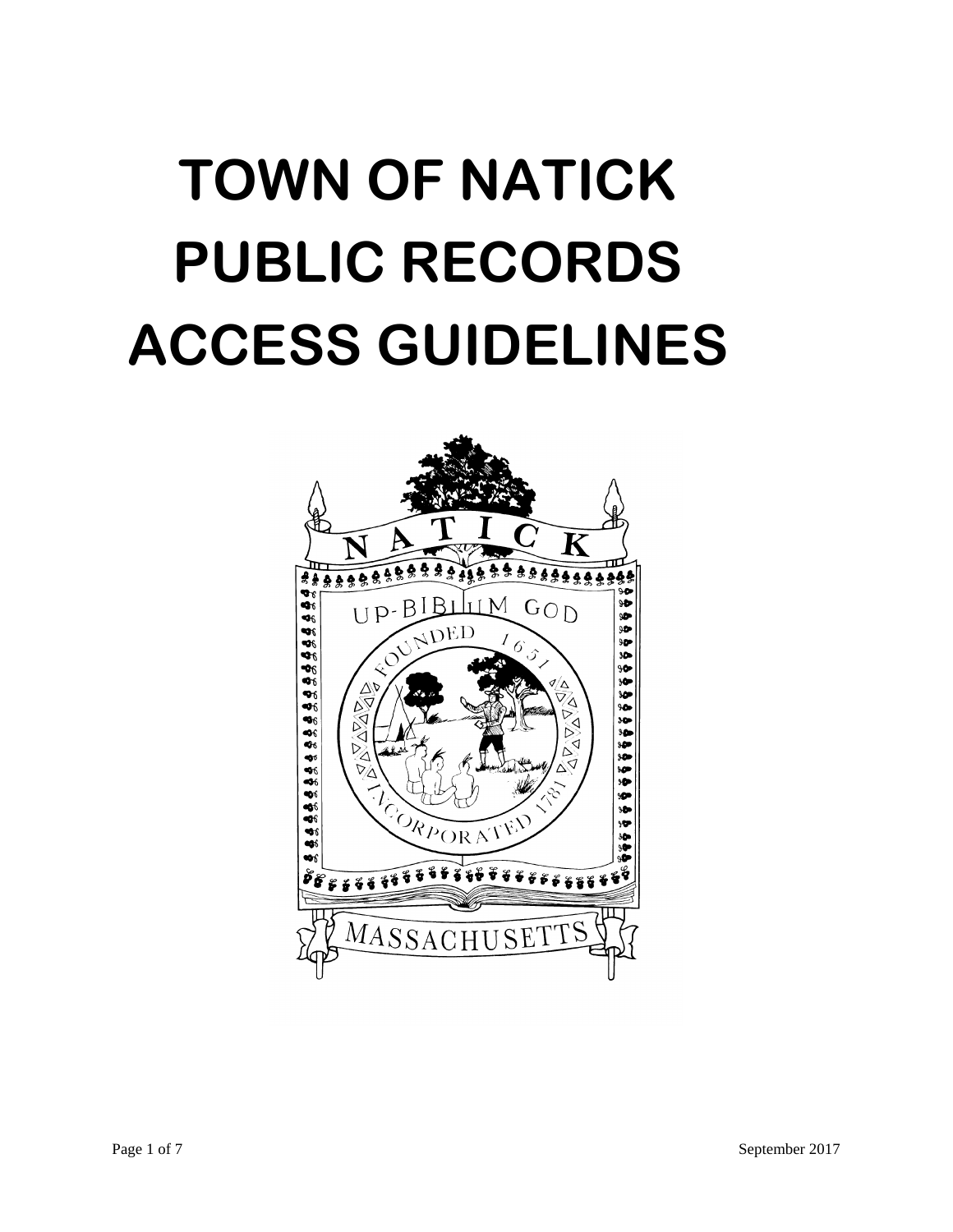The Massachusetts Public Record Law, M.G.L. c.66 and c. 4, §7(26) provides that a municipality must, within 10 business days respond to a request for records by providing access to or a copy of the records or explain any denial or delay. The guidelines set forth below are intended to assist the public seeking access to any public records which are in the custody of the Town of Natick. General information about the Public Records Law and requests made under the law is found on the Secretary of the Commonwealth's website at [https://www.sec.state.ma.us/pre/prepdf/guide.pdf.](https://www.sec.state.ma.us/pre/prepdf/guide.pdf)

## **I. Definitions**

- A. **Business day**: Monday through Friday. Business days do not include Saturday, Sunday or legal holidays.
- B. **Commercial purpose**: The sale or resale of any portion of the public record or the use of information from the public record to advance the requester's strategic business interests in a manner that the requester can reasonably expect to make a profit including in addition to the foregoing, obtaining names and addresses from the public record for the purpose of solicitation. It does not include gathering or reporting news or gathering information to promote citizen oversight or further the understanding of the operation or activities of government or for academic, scientific, journalistic, or public research or education.
- C. **Custodian**: Any governmental entity that makes or receives public records.
- D. **Public record**: All books, papers, maps, photographs, recorded tapes, financial statements, statistical tabulations, or other documentary materials or data, regardless of physical form or characteristics, made or received by a governmental entity unless such materials or data fall within any of the exemptions found within M.G.L. c.4, §7 (26) or any other legally applicable privileges.
- E. **Record Access Officer (RAO)**: The employee or employees designated to perform duties described in 950 CMR 32.00 including coordinating a response to request for access to public records, assisting individuals in identifying the records and the appropriate custodian of the records.
- F. **Redact and withhold**: To delete or remove any parts of a public record that is exempt from disclosure under M.G.L. c.4, §7 (26) or any other legally applicable privileges. Specific records may be withheld from disclosure under M.G.L. c.4, §7 (26) or any other legally applicable privileges.

#### **II. General Information**

#### A. **Business Hours**:

**Town Hall**: Monday-Wednesday: 8AM-5PM; Thursday: 8AM-7PM; Friday: 8AM-12:30 PM **Police Department (Records)**: Monday-Friday: 8AM-5PM **Department of Public Works**: Monday: 7AM-7PM; Tuesday-Thursday: 7AM-4PM; Friday: 7AM-12PM **School Department**: Monday-Friday: 8AM-4:30PM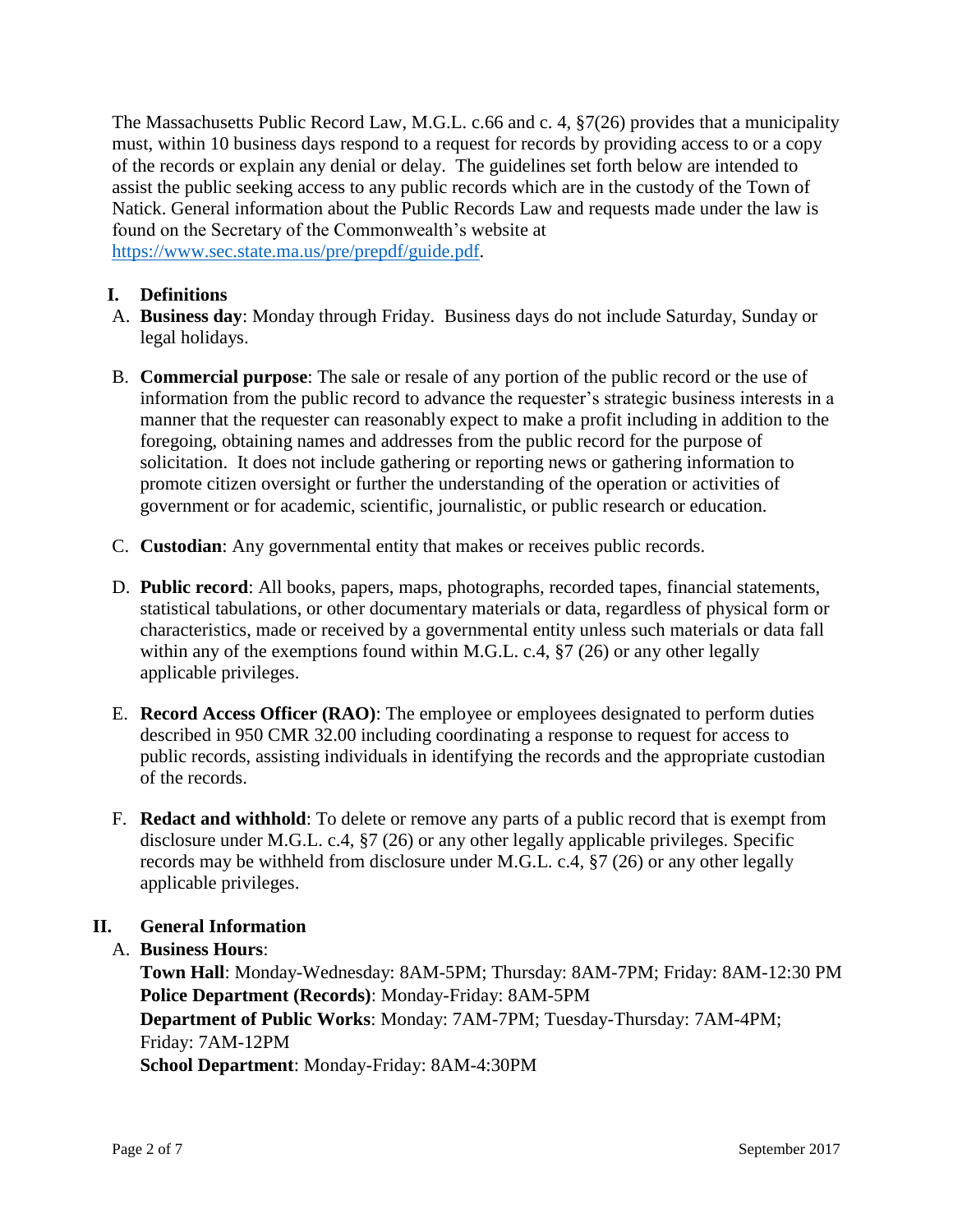#### B. **Records Access Officers (RAO's)**:

Town Clerk: Diane Packer, 13 East Central St. Phone: (508) 647-6430 X4 E-mail: [publicrecords@natickma.org](mailto:publicrecords@natickma.org) Fax: (508) 655-6715

Police Department: Lieutenant Leo Fitzpatrick Phone: (508) 647-9530 E-mail: [records@natickpolice.com](mailto:records@natickpolice.com) Fax: (508) 647-9531

**Natick Public Schools**: Timothy Luff Phone: (508) 647-6503 E-mail: [publicrecords@natickps.org](mailto:publicrecords@natickps.org) Fax: (508) 647-6507

The RAO's have been designated based on the departments that receive the most frequent requests. Other departmental requests such as Assessors, DPW, Community and Economic Development, Human Resources or Board of Selectmen will be facilitated through the Town Clerk's Office.

C. **General information regarding records**: The Town is only required to provide records that are in existence at the time of a request and is not required to create a new record to accommodate a specific request. The town is not required to answer questions in response to a public records request.

## **III. Making a public records request**

- A. **Town of Natick website**: The Town continues to increase the number and types of documents that are available on the website at [www.natickma.gov.](http://www.natickma.gov/) It is recommended that you search for documents on the website prior to completing a public records request. If you are unable to find the documents that you want you may complete a request at the following link: [http://www.natickma.gov/FormCenter/Town-Clerk-7/PUBLIC-RECORDS-REQUEST-](http://www.natickma.gov/FormCenter/Town-Clerk-7/PUBLIC-RECORDS-REQUEST-FORM-54)[FORM-54](http://www.natickma.gov/FormCenter/Town-Clerk-7/PUBLIC-RECORDS-REQUEST-FORM-54)
- B. **By mail, e-mail, or fax**: A public records request may be made by mail, e-mail or fax addressed to any of the RAO's at the addresses/fax numbers list above.
- C. **In person**: A public records request may be made to any municipal employee, however, requesting the records from an RAO will facilitate a timely response.
- D. **Requests in writing**: Although not required, it is strongly recommended and encouraged that public records requests be made in writing to ensure the most efficient and accurate response. All requests should be addressed to an RAO and contain the requester's name and contact information so that the RAO is able to provide the required response.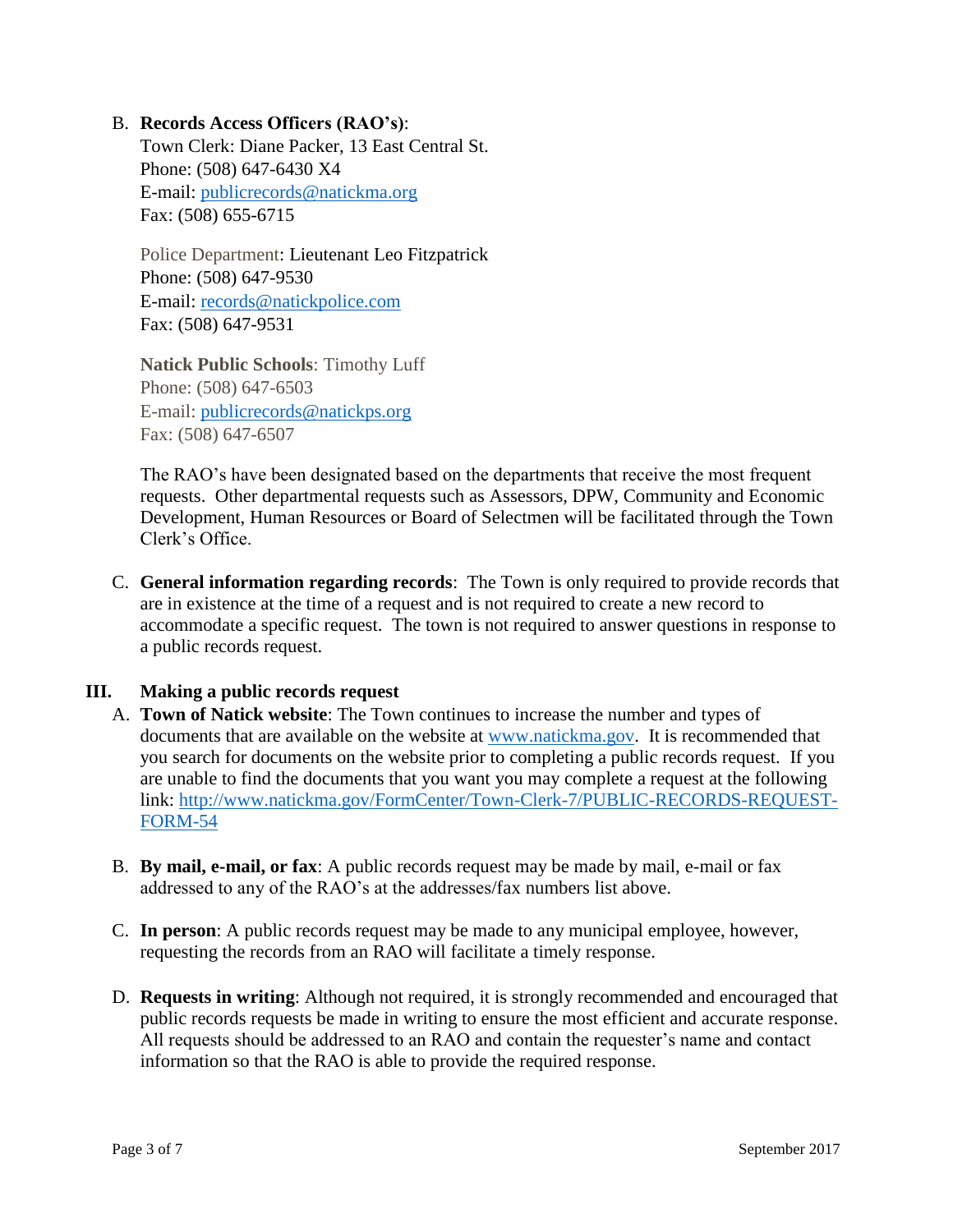- E. **Oral requests**: Individuals who make a request in person will not be required to provide contact information. For in-person requests which cannot be fulfilled on the spot and when the requester chooses not to provide contact information, the requester will be asked to check in periodically with the RAO. Voluntary public records request forms will be available.
- F. **Specificity of requests**: To facilitate timely responses to public records requests, requests should be as specific as possible, detailing, if known, the records request custodian(s) and any date and subject matter parameters. The more specific the request, the faster and more efficiently the Town will be able to respond, as broad requests often require more extensive staff efforts to locate, review and copy all possible responsive records. The RAO will not ask a requester to identify the purpose of the request, but may ask for more information from the requester to facilitate the Town's response.
- G. **Receipt of Requests**: Written requests received during normal business hours, as defined previously in this document, will be considered received on that date. Written requests sent via e-mail or facsimile after normal business hours shall not be considered received until the next business day. Oral requests shall be deemed to be received on the day that they were made.

## **IV. Responses to Public Records Requests**

- A. **Timeline to respond**: The RAO must respond within 10 business days of receipt of the request.
- B. **Nature of response**: Within 10 business days the RAO shall either provide the documents sought or respond to the requester in writing as follows:
	- a. Identify any records that the Town does not have in its custody
	- b. Identify the agency or municipality (if known) that may be in possession or control of the records sought
	- c. Identify any records or portions of records that the Town is not providing and specify the relevant exemption which provides for the withholding or redaction of the record
	- d. Suggest a reasonable modification to the record
	- e. Extend the time frame for response as agreed upon or provided by law
	- f. Provide a good faith estimate of the cost for providing the requested records
	- g. Include a statement of appeal rights
- C. **Clarification of request**: Depending on the scope of the request, the RAO may ask the requester to clarify the request, provide more specific detail or agree to a voluntary extension of time which will allow the Town to respond fully to the request.

#### D. **Extension of time**:

a. If the magnitude or difficulty of the request, or multiple requests from the same requester, unduly burdens the Town such that the Town is unable to respond within 10 business days, the RAO may extend the time to respond by an additional **15** business days (25 days from the date of the original request).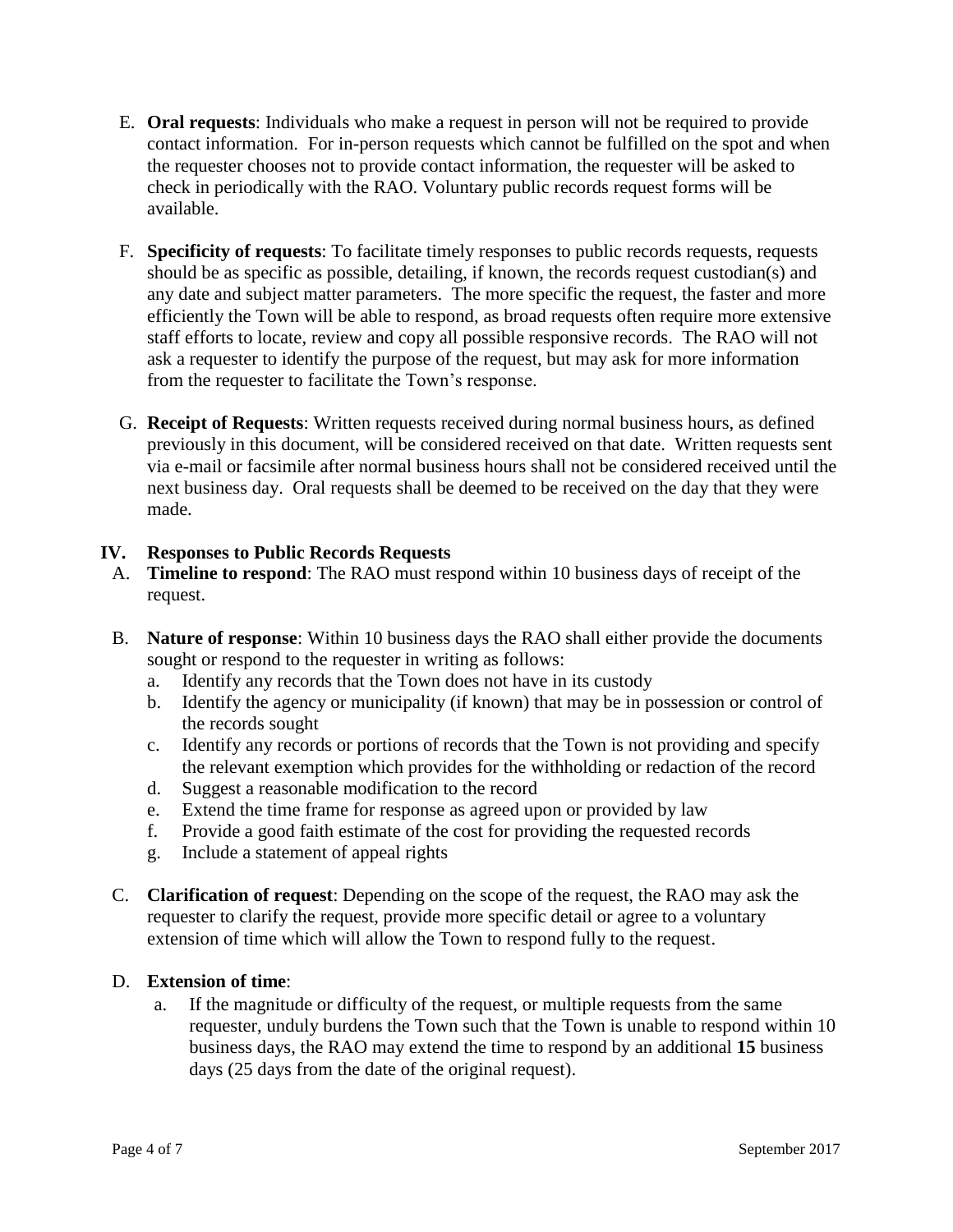- b. In extending the time to respond, the RAO shall provide a written explanation as to why the request unduly burdens the Town and identify a reasonable time frame in which the Town will produce the records.
- c. If the Town requires more time beyond the additional 15 business days, the RAO may petition the Secretary of Public Records for such time as is provided in the law.
- E. **Publicly available records**: If a request seeks documents available on-line, the requester will be directed to the relevant website or webpage in satisfaction of the request. If the requester does not have the ability to receive or access the records in a usable electronic form, the RAO must provide the records in an alternative format after assessment and payment of any relevant fees.
- F. **Electronic records delivery preference**: Records will be provided electronically whenever feasible. If the requester does not have access or if the records are not available electronically the RAO will work with the requester to provide an alternative method of transmission.
- G. **Request for records to be mailed**: Should a requester seek to have records provided by mail, the requester shall be charged the actual cost of postage, using the least expensive for of mailing possible, unless the requester agrees to pay for an expedited form of mailing and the fees are paid in advance.
- H. **Creation of records**: The Town is only required to provide records that are in existence at the time of a request and is not required to create a new record to accommodate a request. In addition, the Town is not required to supplement its response to a previous public records request in the event that responsive records are created in the future.
- I. **Unique right of access**: Pursuant to the provisions of 950 CMR 32.06 (1)(g), if a requester or a requester's representative (such as an attorney), has "a unique right of access by statutory, regulatory, judicial or other applicable means", a request for records will not be considered a M.G.L. c.66, §10 public records request.

## **V. Categories of Records**

A. The Town keeps a wide variety of records, many of which are available on the website. You may refer to the Municipal Records Retention Schedule issued by the Supervisor of Public Records

[https://www.sec.state.ma.us/arc/arcpdf/Municipal\\_Retention\\_Schedule\\_20161109.pdf.](https://www.sec.state.ma.us/arc/arcpdf/Municipal_Retention_Schedule_20161109.pdf) If you have any questions, it is best to contact the RAO.

## **VI. Exemptions**

A. **Exemptions, Redaction or Withholding**: Some public records, or portions of records, may not be provided in response to a public records request because the Town has determined such records to be exempt from disclosure pursuant to the provisions of M.G.L. c.4, §76(26), the attorney-client privilege, or other applicable exemptions or common law privileges. For more information about exemptions to the Public Records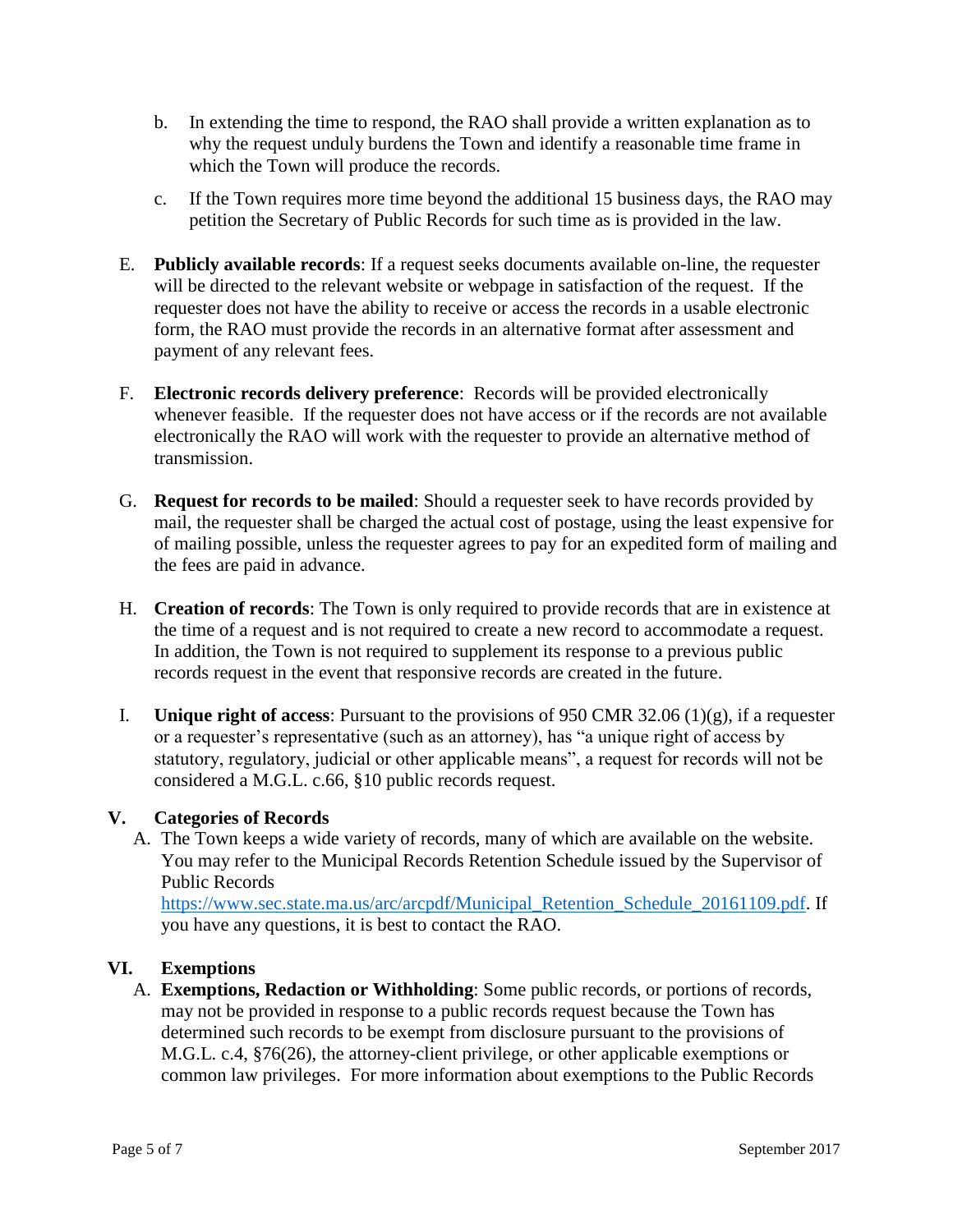Law, see the Secretary of the Commonwealth's, "A Guide to the Massachusetts Public Records Law", available at [http://www.sec.state.ma.us/pre/prepdf/guide.pdf.](http://www.sec.state.ma.us/pre/prepdf/guide.pdf)

## **VII. Fees**

- A. **Reasonable fees**: The Town may assess a reasonable fee for the production of public records, including the time spent searching for, compiling, segregating, redaction and reproducing a requested record.
- B. **Categories of permissible fees**: Permissible charges include but are not limited to:
	- a. Five cents (\$0.05) per page of black and white printouts or copies
	- b. Actual cost for storage devices or materials such as CD's or thumb/flash drives
	- c. Actual cost for duplications of records not susceptible to ordinary means of reproduction including color copies or large format plans
	- d. Postage gees (see Section V.G)
	- e. Fees for employee time required to satisfy a public records request
	- f. No fees will be charged for records provided in electronic format

#### C. **Employee time for locating, segregating and redacting records**:

- a. A fee may be charged for employee time necessary to identify, locate, compile, review and segregate the requested records. A fee may also be charged to redact information from public disclosure.
- b. The hourly rate for such fees shall be the hourly rate of the lowest paid employee capable of performing the task, provided, however, that this hourly rate shall not exceed \$25.00 per hour, unless the Town has obtained the approval of the State Supervisor of Public Records to charge a higher hourly rate.
- c. Depending on the nature of the request, different rates may be charged for different types of work (i.e., a different hourly rate for search time than for segregation/redaction).
- d. The Town may petition the Supervisor of Public Records for permission to assess fees for employee time at a rate in excess of \$25.00, as provided in Section IX.
- e. As of the 2010 Federal Census, the Town has more than 20,000 residents and therefore the Town may not assess any fees for the first two hours of employees time spent producing the requested records.
- D. **Requests for commercial purposes**: The fee limitations specified in Section VII.B may not apply when a request for records is for a commercial purpose as determined by the Commonwealth's Supervisor of Records.

#### **VIII. Petitions**

A. **Extended Time**: The Town may petition the Supervisor of Public Records for additional time beyond the 25 business days to respond to a request. The supervisor may grant an extension of 30 business days or longer depending on the circumstances.